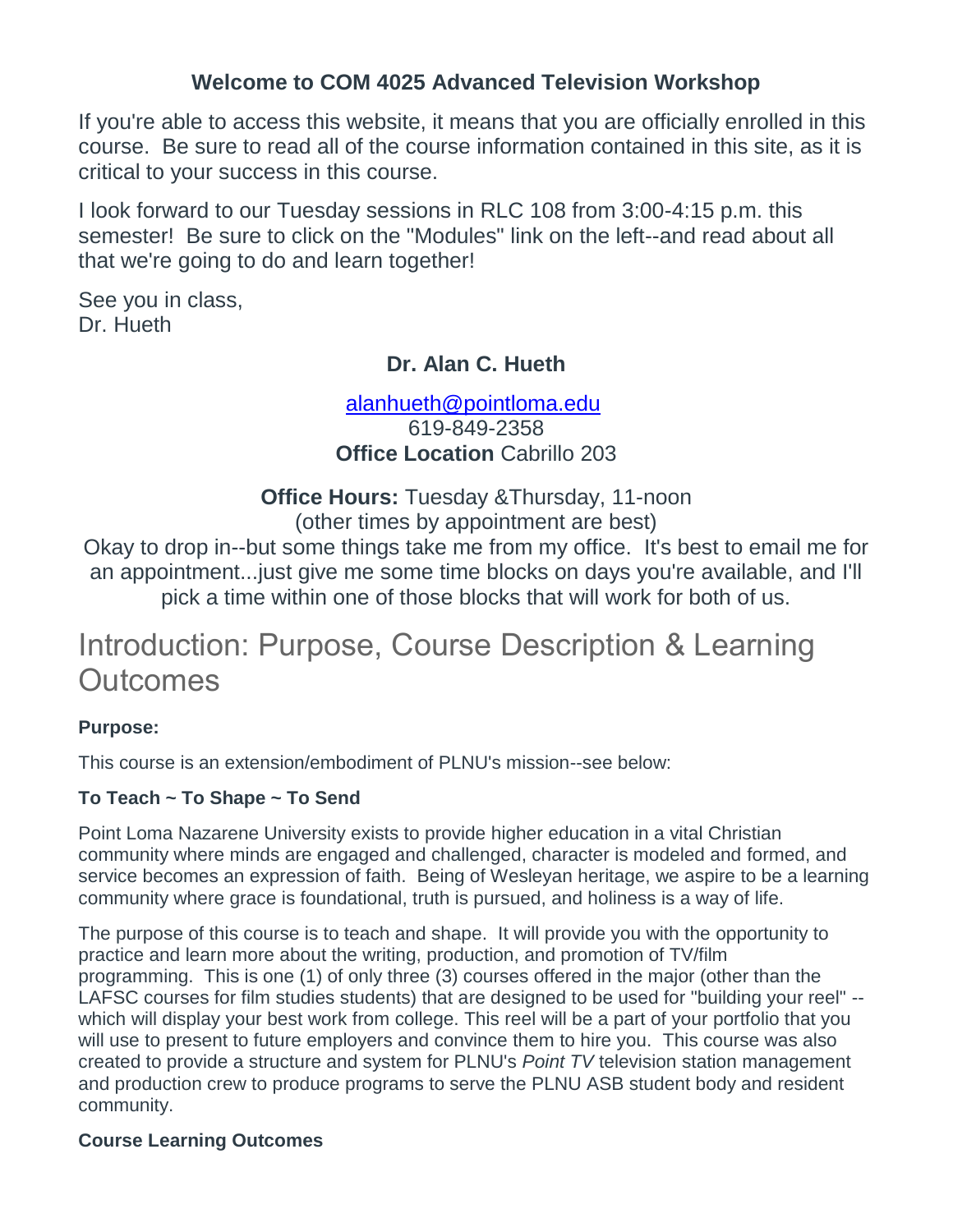As a result of this course, you will display knowledge and skill in one (1) -- or more -- of the following activities in your projects:

1. The film and/or television production process; and

2. Pre-Production--including producing, script conceptualization and writing; and/or

2. Production--including camera, lighting, sound, graphics, teleprompting, floor direction, switching, engineering, producing, directing; and/or

3. Post-Production editing--including all image and sound assembly into a completed project; and/or

4. Program exhibition and promotion--including loading finished projects and information onto the *Point TV* website AND Instagram, Twitter, Facebook, and YouTube pages.

The goal is to help you to improve your skills in at least a few (or more) of these areas.

# Point TV Management Team & TA's

You'll be working with this semester's *Point TV* management team.

## **Edit Bays, Check-Out/Check-In Hours, and TA's:**

The edit bays are open and available (along with equipment) when Rick Moncauskas or our Technical Assistants (TA's) are working. You'll be working with them for your Point TV Production assignment. The TA's for this semester are:

Sommer Fox , junior, Media Com-Production Madyson Goss, sophomore, Media Com-Film Studies Acacia Laliotis, junior, Media Com-Production Maile Raventos, sophomore, Media Com--Film Studies Hana Strickfaden, sophomore, Media Com Minor Leanna Thesken , sophomore, Media Com--Multimedia Luna Trevino , sophomore, Media Com--Multimedia

The editing and equipment hours are posted on the bulletin board by the second week of the semester. These hours fall within the library hours--see below--however, the edit bays will not be open at all hours that the library is open...just so you know. Friday access will be limited to a couple of hours in the afternoon, and weekend access will be based solely on TA availability. If you have questions about this, please talk with Rick Moncauskas, Media Operations Manager, about this. His office is in the Point Radio office area.

## **Point TV Leaders:**

You'll be working with the Point TV management team (and other advanced students) who are in the COM 4025 Advanced Television Production course. Also, you'll be working with them in your Point TV Productions Assignment.

**Station Manager:** Acacia Laliotis, junior, Media Com--Production, and Jakob Kleist, junior, Media Com--Film Studies **Social Media Manager:** Sommer Fox, junior, Media Com-Production

*Coastline News* **AND Loma Sports Tonight (LST) Manager:** Alexis Faust, senior, Media Com--Performance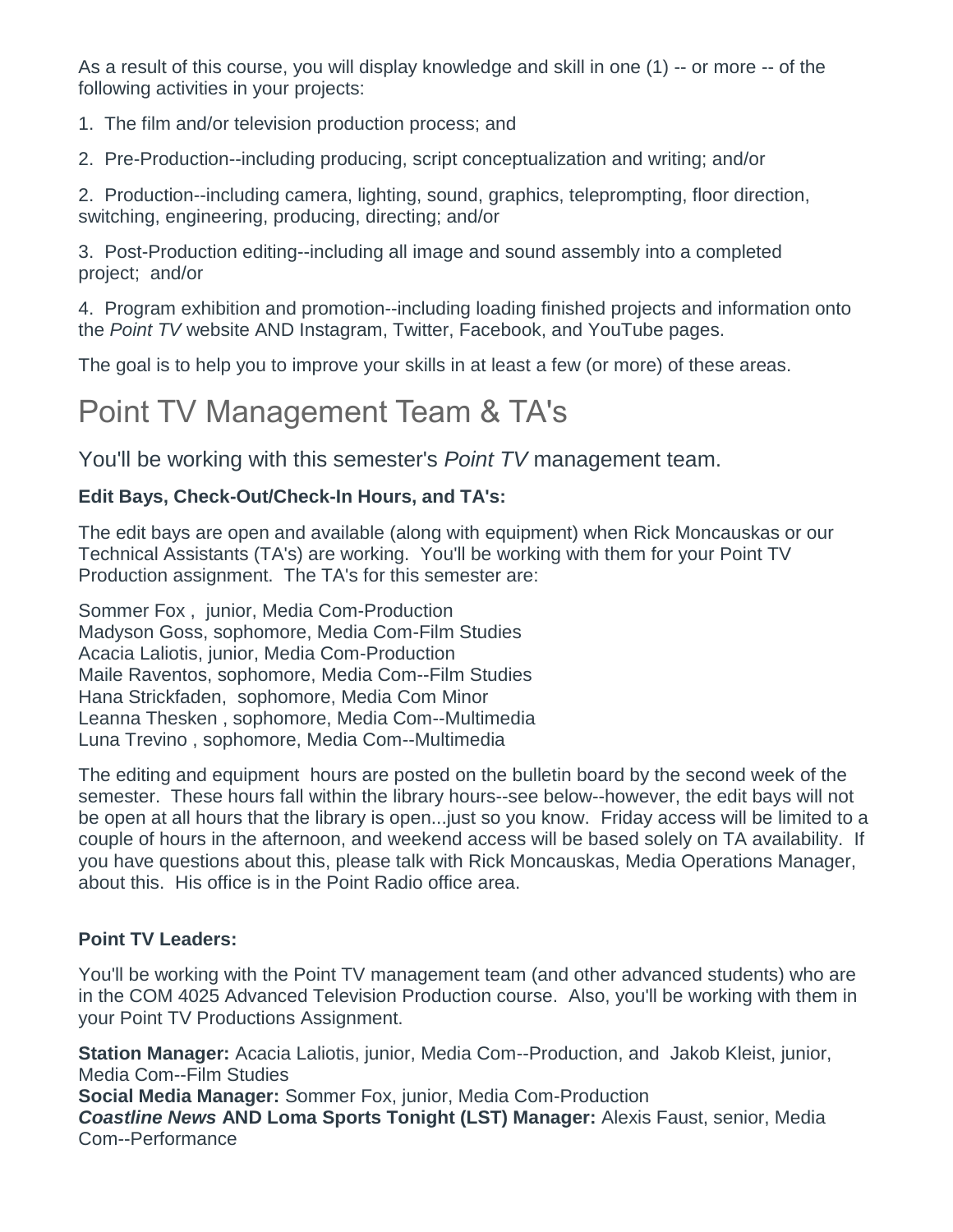#### **Watch Our** *Point TV* **Shows**

See all kinds of projects and films that can inform, inspire, and stir some creative thinking for this course and beyond.

Here's the *[Point TV](https://pointtvplnu.com/) (Links to an external site.)*the station and the media com and multimedia journalism students and their activities. Some of these shows were born in this course AND many scripts of the shows were written in this course!

*[Point TV's Facebook](https://www.facebook.com/pages/Point-TV/447038881997027?ref=hl) (Links to an external site.) page*

*For student TV shows and films: [Point TV YouTube Channel](https://www.youtube.com/channel/UCbSHEdR_GA73Wpay3g4OuBQ) (Links to an external site.) Point TV Instagram page: [Point TV Instagram](https://www.instagram.com/pointtvplnu/?utm_source=ig_profile_share&igshid=vbmuuhg5anps) (Links to an external site.)*

#### **New library hours:**

| Monday – Wednesday | 7 a.m. to 1 a.m.      |
|--------------------|-----------------------|
| Thursday           | 7 a.m. to 12 midnight |
| Friday             | 7 a.m. to 5 p.m.      |
| Saturday           | 1 p.m. to 5 p.m.      |
| Sunday             | 1 p.m. to 12 midnight |

# This course is based on the following assumptions:

1. We (students & faculty) are **stewards** of these technologies and PLNU *Point TV* homepage*,* Facebook page, Vimeo and YouTube pages, and all other social media venues.

2. *Point TV...* exists to **serve** the PLNU community.

3. *Point TV...* programs should **inform**, **nurture and uplift**, and (especially) **entertain** PLNU viewers.

4. *Point TV...* should showcase student scriptwriting, performance/talent, and/or production skills, providing students the opportunity to create an **"audition tape/reel"** that they can use for future job opportunities.

#### 5. *Point TV...* should **showcase and celebrate the wider PLNU community's gifts and talents**.

# General Expectations & Timesheet

You will be required to do the following in this course:

1. Invest a minimum of forty (40) hours (for C-grade) on production of projects during the semester and, if you are interested in a future leadership position with *Point TV...,* you should invest as many hours as possible working with a present *Point TV* student manager (see the Mentoring Program below). This could involve attending meetings (in and out-of-class) with one (or more) of the managers, or working and assisting them with management tasks, and/or shadowing them as they work in their management role. You should track and document all time spent in these different activities, and note them on your production time sheet (filed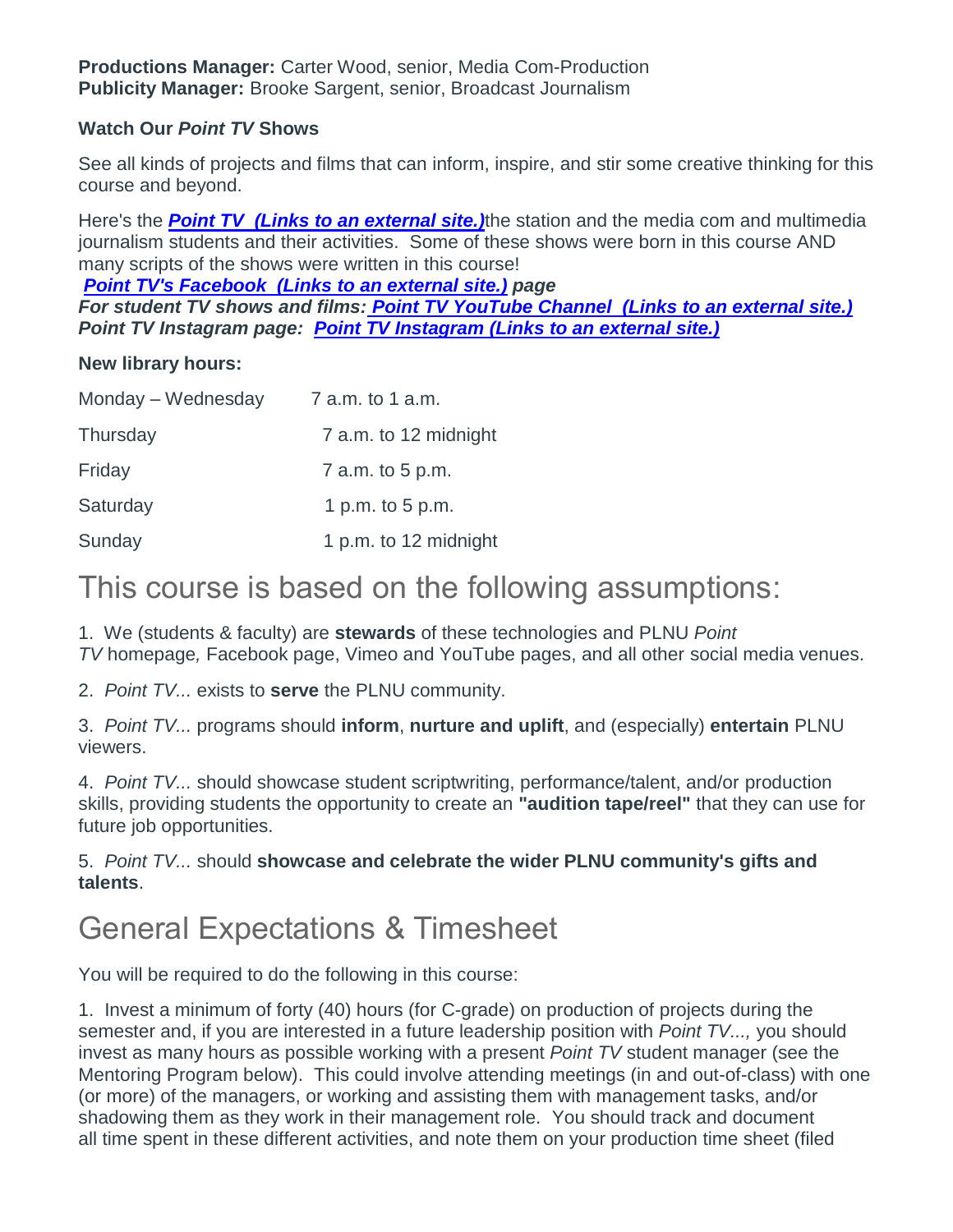attached at the bottom of this page). More details about hours and grading are included in the Evaluation and Grading section of this website;

2. Display evidence of an increasing interest in, and appreciation for, the development of writing and production skills that display professional production values. This includes being engaged and involved in the different areas of production, including leadership & teamwork, producing, scriptwriting, directing, camera, set design, lighting, sound, graphics, editing, and other crew positions. It also means faithfully-attending and actively participating in the in-class production planning and screening sessions; and

3. Exhibit evidence of sympathy and appreciation for the principles and doctrines of our Christian faith at PLNU in the programs that are produced for *Point TV*.

### **"Mentoring Program"**

One of the unique strengths of the media com major (and especially this course) is that inexperienced students have the opportunity to work with and be mentored by more experienced students. To accomplish this, you have the opportunity to earn course hours by attending scheduled mentoring sessions. These sessions include the following options:

1. If you're interested in increasing your knowledge and skill of a particular Point TV management job (eg. Station Manager, Productions Manager, etc.) you can meet with, shadow, and assist/work with Point TV managers; or

2. If you're interested in increasing your knowledge and skill of a particular piece of equipment and production job, you can be paired with another student who will meet with you and demonstrate how to operate the equipment. These include the jobs of server, sound, remote camera, lighting, technical director (switcher), director, editing, and graphics for one or more of the different shows being produced this semester. Students and mentors can put this on their time sheet counting toward your total hours.

**How to become a mentor:** just get good at what you're doing as a leader or production crew member, and let the Station Manager and Dr. Hueth know if you're interested, and your name will be included on our mentor's list for this semester on this page....mentor names to be provided below soon.

#### **Mentors:**

All of the *Point TV* managers AND...

Anyone else who has special known (or unknown) skills or knowledge of software, etc. Does anyone have some good experience with Adobe After Effects?

**How to become a mentee:** this can happen in a couple of ways. One way is to shadow, watch, and/or assist the mentor do their work during the production of a show or film. Another way is to let the mentor know of your interest and set up a mutually-shared time when you can meet at the studio and do a more formal instruction session.

You MUST note this activity on your time sheet, and include the name of the mentor or mentee that you worked with on this.

# **[Timesheet](https://canvas.pointloma.edu/courses/45721/files/2721771/download?wrap=1)**

Point TV Shows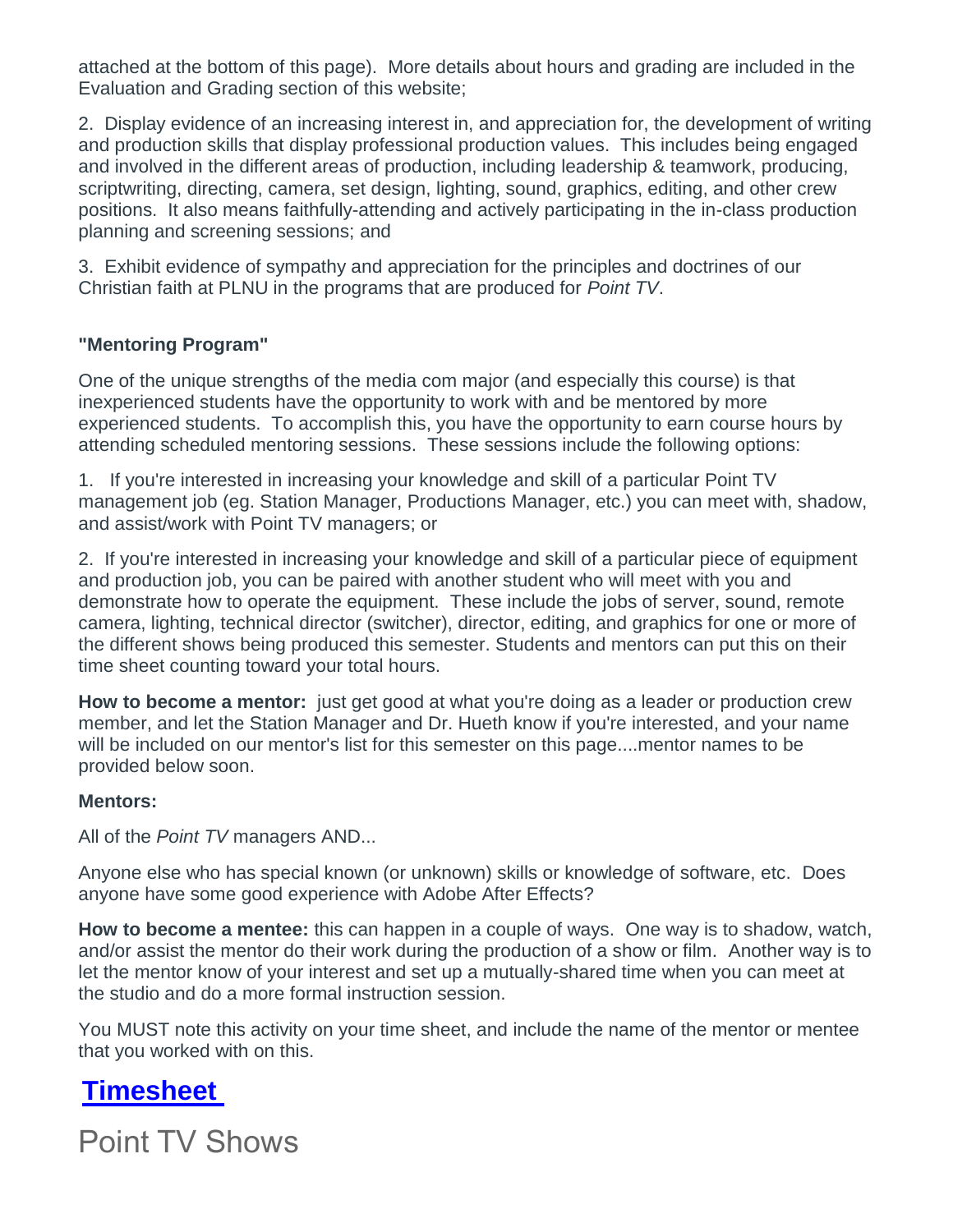# **Watch Our** *Point TV* **Shows**

See all kinds of projects and films that can inform, inspire, and stir some creative thinking for this course and beyond. It's also about watching "where the bar is" on all of these shows and how to make them just as good OR better!

Here's the *[Point TV](http://pointtv23.com/com425and243/) (Links to an external site.)* website that includes show descriptions, production schedules, crew lists for shows, press releases/news about the latest news about the station and the media com and broadcast journalism students and their activities. The links below showcase past student TV shows, films, documentaries, and all of the other different kinds of shows produced by Point TV!

*[Point TV's Facebook](https://www.facebook.com/pages/Point-TV/447038881997027?ref=hl) (Links to an external site.) (Links to an [external](http://vimeo.com/channels/pointtv/52421676) site.) [Point TV YouTube Channel](https://www.youtube.com/channel/UCbSHEdR_GA73Wpay3g4OuBQ) (Links to an external site.)* **[Point TV Instagram](https://www.instagram.com/pointtvplnu/?utm_source=ig_profile_share&igshid=vbmuuhg5anps)** (Links to an external site.)

# **SHOWS TO BE PRODUCED – Fall, 2019**

*Coastline News* (4 shows)*…*with lots of PLNU news too. We have six (6) journalism/multimedia journalism students who will be investing ten (10) hours (required in COM 2043) working on *Coastline* and/or *Loma Sports Tonight (LST)*. They'll be participating in the production of PLNU news stories on campus…and they'll need mentors to help them write, shoot, and edit.

*Loma Sports Tonight* — (3 or 4) shows. National and local…but, given men's last basketball season, would be ideal to do some PLNU sports…how about some packages?!

**Spill the Beans** -- at least one (1) show (or more, if there's interest) featuring a host and PLNU faculty member Q & A about "light roast," "medium roast," and "dark roast" questions...a close-up look at who they really are, what's really important to them, why they do what they do, etc. Really need to focus on the questions that will really reveal some more interesting aspects of our interviewees.

*Acoustic Showcase*—at least one (1) show (or more if there's interest). A 15-20 minute music show that includes an interview with a talented PLNU student guitarist/instrumentalist, and three song-performances. The performance portion of the show can be a carefully pre-planned, multi-camera, live-to-HD/card studioproduced performance and add effects (eg. well-timed de-focuses--and other FX) in post OR shoot documentary style in the field or studio.

*A Music Video(s)*—at least one—based on student interest. The bar has been raised these last couple of years…would be great to see another PLNU music video win another award in BEA media festival!

*Reel Students*--five (5) shows total—featuring last year's three (3) spring, 2019, COM 443 short films…AND…a *Reel Students* episode on last semester's award-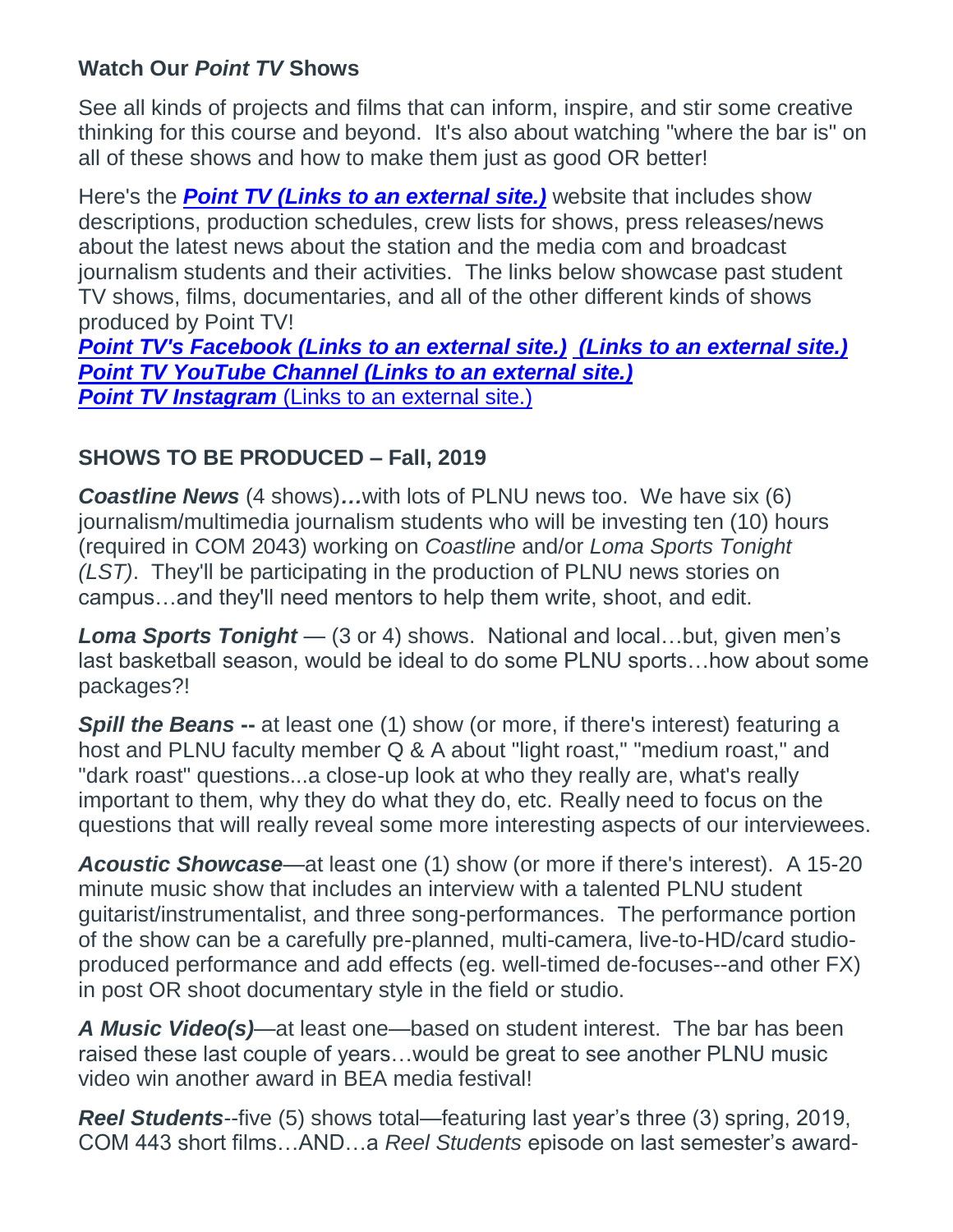winning music video, *Back to Me*. Would be great to get Riley McQuown and Jeffrey Carr to come down to PLNU (they live up in LA now). If not, maybe we could Skype or Facetime them into the studio. The fifth *Reel Students* show will be a historical-celebration show, and feature PLNU's first short film that started the production of films on the PLNU campus. The film is *The Isle Nevis* (2004). This is the 15th anniversary of the film, and was written and directed by Jason Carter (of DreamWorks and Disney Motion Pictures fame, now at Microsoft), and DP Joel McGinty (who lives in Santee now). The scripts for all five (5) *Reel Students* shows this semester MUST BE APPROVED (by Hueth) one (1) week (or more) in advance of production of the shows. Best approach: plan on recording all three shows in one night...studio production is your best/most efficient option...we can talk about a new set for this show.

*Heynouncements* -- *informal PLNU events & news video blog* ---- ten (10) weekly fun, informal, brief updates on Loma events and news (social media interaction)-- Length: 1-minute each--shows produced in advance enough to show in chapel.

**The 60-Second Challenge**--at least two (2) films (assuming interest)--each no longer than one (1) minute. Drama, comedy, horror, or even a documentary…see links below. Scripts ideally approved by (and meet with) Hueth in advance – at least one week in advance of production.

Filminute [\(Links to an external site.\)](http://www.filminute.com/films/2014/tuck-me-in/) (Links to an external site.) (Links to an [external](http://www.filminute.com/films/2014/tuck-me-in/) site.). *Also see 60 Second Docs [\(Links to an external site.\)](https://www.youtube.com/channel/UCYsWPPZMhfI9EddYpPe6CYw)* (Links to an external site.)

*Point TV Show Promos--*two (2) 30-second show promo-commercials for Reel Students, Acoustic Showcase, Coastline News, and/or another show. It should have a theme/slogan and be creatively-scripted and include clips (short soundbites, scenes, etc.) from past shows. Writers: we're counting on you to utilize knowledge from COM 175 before you write this script....and the script feedback from Hueth can help you optimize the project.

# *Some Alternative Ideas:*

*Journeys* documentaries OPTIONAL:

- 1. *Point TV Ventures*(tentative title): a 5 minute documentary (or a less-time feature story) about *Point TV*--the who, when, when, where, why and how. It should include the leaders, producers, and others involved in shows they are producing this semester--with b-roll clips of past shows, etc.
- 2. *Behind-the-Scenes*--a 3-5-minute (or so) feature story/documentary that showcases what happens behind-the-scenes of making a *Coastline News*show, or a *Loma Sports Tonight* with a basketball game, or another show that will be produced this semester. If interested in this, please let Hueth know what you want to do and we'll help you to envision, structure, and shoot this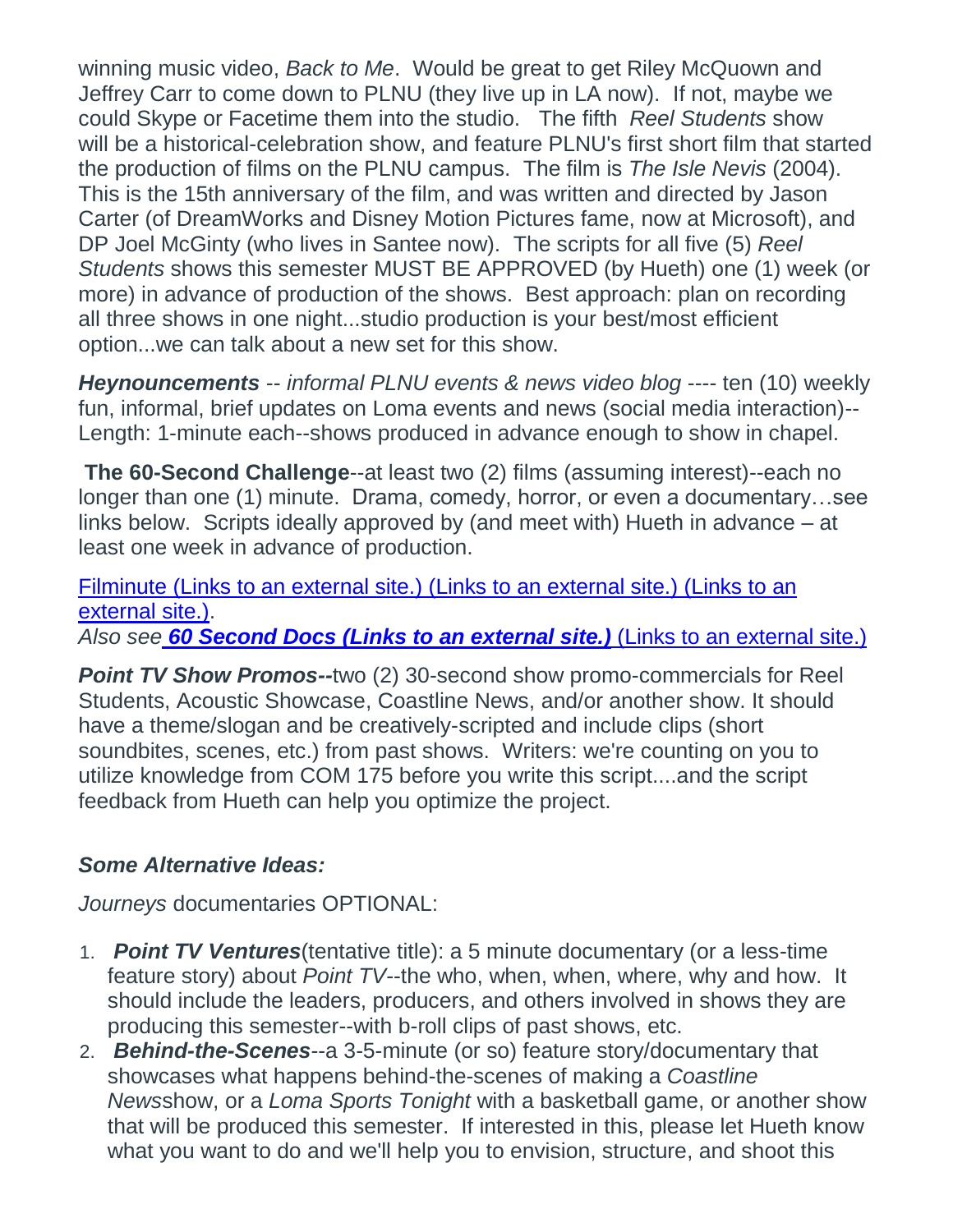show...and optimize its engagement and entertainment values.

Examples: see past Point TV promos on Point TV YouTube channel

# **An ADDITIONAL OPPORTUNITY!**

# **There's a "Pitch Day" for production of a "pilot(s)" this year! SEE THE COURSE SCHEDULE!**

There have a bunch of scripts from the past couple of years in the COM 175 scriptwriting class. How about students doing a five (5) minute (or less) pitch for an idea for a NEW show! You'll have this opportunity in our week two (September 17th) class session. The pitch must include: title, show time-length, and a synopsis/treatment.

Lets make new show(s) that will last for a decade (or more) -- like *Reel Students, Coastline News, Acoustic Showcase*, and *Loma Sports Tonight*! Be creative and have fun!

**A LAST NOTE FROM HUETH:** How about a comedy that utilizes crazy-funny YouTube videos...makes it easier to write—as you have so much VISUAL humorous content that invites humorous lines about characters, theme, etc. Format it! Have "Funniest Pet Video," "Funniest 'How To' Video," "Funniest Politically-Incorrect Video," etc….or some other creative show section titles! Use two hosts find the funniest animal videos, etc., then write some funny lines, etc., and play off each other…. NO ONE at PLNU has ever pitched this…it's time to do this…WE DESPERATELY NEED A VIVID COMEDY SHOW!!

# "The Unit"

For those that may not know, PLNU media com and broadcast journalism students have been providing production services for on and off-campus non-profit and for-profit organizations since 2005. The exponential number of requests over the past few years has prompted the creation of, for lack of a better term, an organized *group* -- which includes those students involved in this kind of activity. These are students who have proven their skills, work ethic, dependability, and trustworthiness through their individual, group, and class projects. The name of this group is *The Unit*.

The past fourteen (14) years students have worked on a number of projects:

- Over 190 Cuisinart Corporation product promotional videos
- Ten (10) videos for Lord & Gladden (a local investment company)
- Six (6) faculty using technology videos for PLNU's Provost office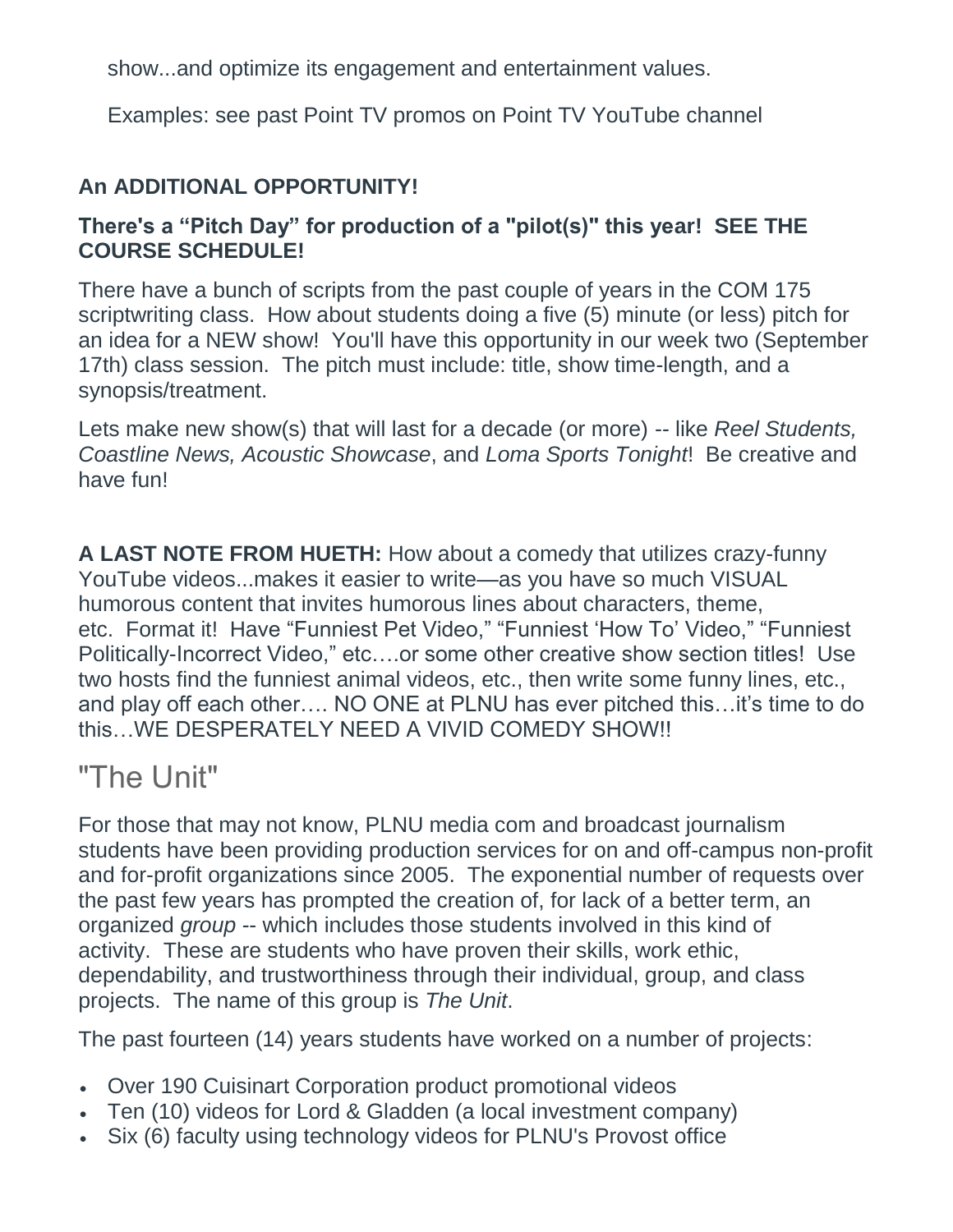A 15-minute grant-funded documentary called *Stay With Me* -- for the Point Loma School district

We've done over \$27,000 in business--through producing and/or renting and student-producing these projects. This money has been used to renovate the studio-office area, create the hallway art and information, and assisting students for money for student film projects AND film festival registrations! This year, we're open to doing more work...let Hueth know if you come across a department oncampus OR organization off-campus that needs videos to be made.

We're looking for students with proven skills, a strong work ethic, dependability, and trustworthiness to work on these projects. I'll be talking with Rick and some of the *Point TV* leadership team about possible students to approach. These are paid positions -- it's minimum wage for PLNU funded projects. Outside projects can involve higher pay -- as much as \$15-20/hour (depending upon your role, complexity of project, project budget, etc.).

# Production Workshops

The production workshops occur during class time--when we don't have a lab or screenings or production planning to do. They are student-led...with your advanced peers sharing their knowledge. Here are some workshops from the past...

**Field Lighting**--instruments, accessories, and purposes

**Field Cams with Studio Configuration**--how to set up cameras for multicamera remote productions

**Technical Directing & The Switcher-**-review and advanced techniques for using the switcher

**Graphics**--Xpressions and basic Adobe After-Effects for television shows and films

**Editing**--a "How do I do this?" session--revewing some basics and going beyond the basics

This semester's workshops -- at this point -- will include:

Studio and field sound...focused on the control room sound board AND getting good sound in the field -- including script supervision for tracking and saving voice synch-sound and picture...and another couple of workshops on other areas--TBA.

What ideas do you have for workshops? If so, let Hueth or your station managers know ASAP, and we'll see what we can do. See Course Schedule for workshops to be announced this semester.

Policies: Recording Permissions, Copyright, Professional Use of Equipment, & Posting Projects on the Internet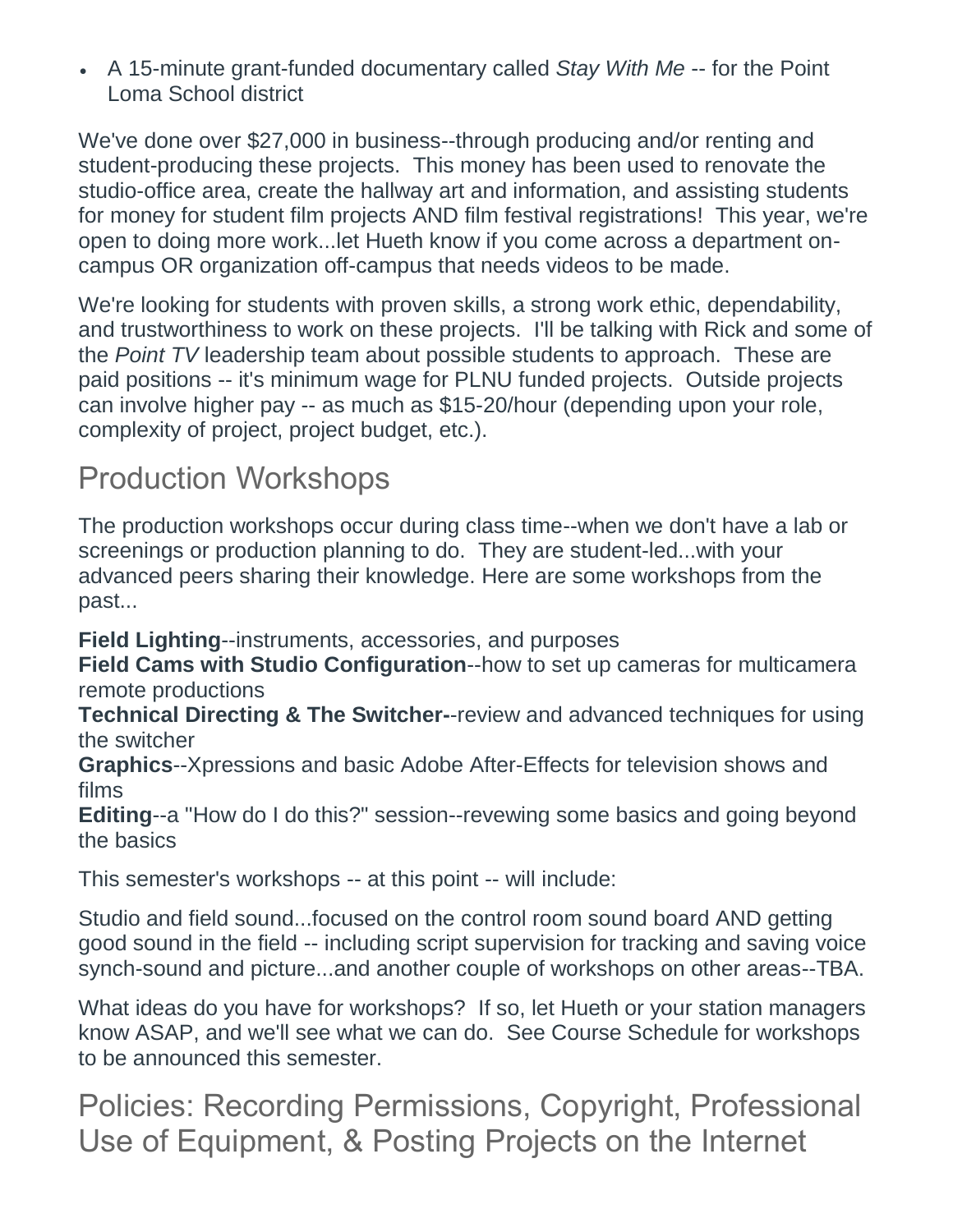First: **to shoot indoors** you must secure permission, in advance, if you wish to shoot INSIDE a building. We have a list of the phone numbers of the various building managers on campus, including dorms, that you can have a copy of to take with you.

Plan ahead. You must secure permission from the building manager BEFORE you can shoot. Don't assume you can get permission on your way to the shoot. Also, when you check out equipment, you will be issued a "Press Pass"—to be worn by the camera operator for the shoot—which lets the building managers know that you're PLNU students and that are working on a PLNU class projects.

Here's the contact information below for the building coordinators on campus--see below: [PLNU Building Coordinators](https://canvas.pointloma.edu/courses/45721/files/2717918/download?wrap=1)

For getting permission to shoot in the dorms, you must contact the RD for that dorm.

Second: **to record outdoors**. We have arranged a system with Public Safety whereby, if you are shooting in an exterior common area (ie. outdoor areas between or around buildings), you have permission to shoot in those public areas on campus. That system is the "press pass." IF YOU ARE WEARING the press pass that will be in your camera bag when you check out your gear, you have permission from our department, and public safety, to shoot video outdoor on the PLNU campus. You need special permission to shoot in and around the Fermanian Business Center. Please call and get permission early. The camera operator must wear the "press pass."

Third: **to record off campus**. You are responsible to obtain permission for all off-campus shoots. This means that if you are setting up a tripod and/or lighting and any kind of extensive sound systems with crew and talent in public or private areas, you are responsible for getting permission to shoot--depending which entity (the city, county, state, or federal govt) "owns"/is responsible for that property. If you are shooting indoors on private property, you must get permission from the property owner. This can often require that you show that you have liability insurance--which PLNU provides for student shoots. You must contact Jim Bergherm in PLNU accounting office about insurance forms.

## COPYRIGHT POLICY

If you shoot video with signage (ie. Coca-cola) in the picture you must obtain the rights to show their logo in your footage if you plan to make your video public in any way. An example would be if you want to enter your video into a festival or post it on YouTube. This goes for PLNU signage as well. If you plan to have PLNU logos or signage in your video, you need to get permission from the school to use their copyrighted identifiers. The reason for this is clear. If your video defames the school in any way, you will not get permission. (The same is true of Coca-cola.) In most cases, assuming you are not doing anything to denigrate or besmirch the reputation of the school, permission will, most likely, be granted. We want you to be aware that use of PLNU signage is not automatically assumed. My suggestion is, if you want to do something controversial, don't include signage (PLNU or other) in your footage.

## COPYRIGHT RELEASE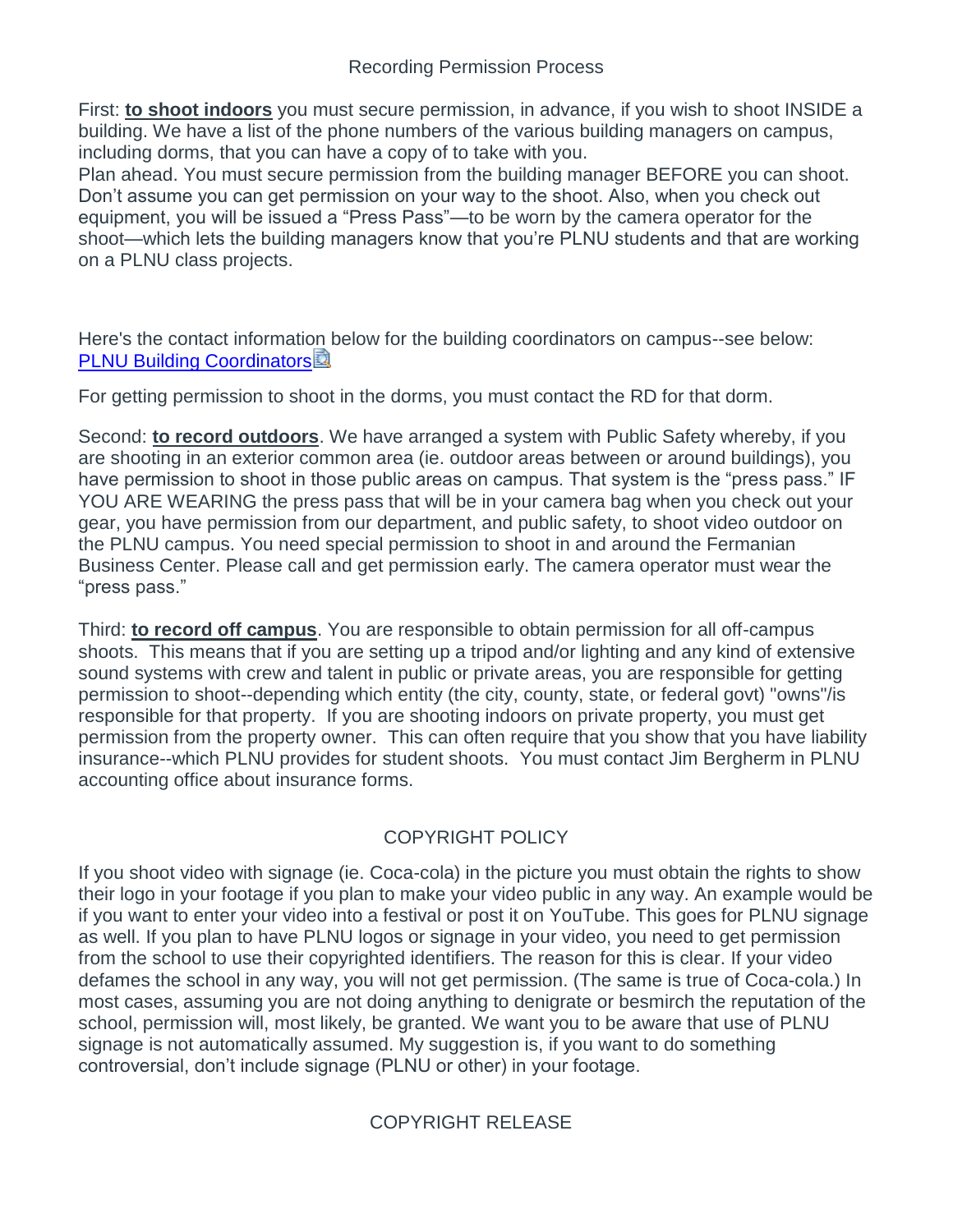The PLNU Dept of Communication and Theatre owns the copyright to all student video and film projects created as individual or group projects. This includes projects created by the use of student's personal equipment OR the university's equipment in regular production courses and independent practicum course credit projects. The department has the right to make copies of student video and film projects, and display them on PLNU's Channel 23--the closed-circuit student cable channel, on the Point TV Vimeo channel, and at conferences and conventions for educational and program promotion purposes.

### EQUIPMENT USE FOR PROFESSIONAL PROJECTS

The student cannot use equipment for professional production purposes without notification to the instructor. This includes getting paid by third parties for production services using university equipment or selling partial or completed projects to third parties. If a student desires to use university equipment for professional projects and wants to rent the equipment, they may do so - - going through the request process with the instructor. Also, if a student takes on a professional project, and the project was referred to the student by university personnel or the instructor, then the project client must agree to a financial donation to the university -- above and beyond payment to the student. This amount must be negotiated by the client and the instructor.

## INTERNET POSTS OF STUDENT PROJECTS

Students cannot put their programs on the Internet or distribute their programs in any way without university permission. The student may receive permission from the department by notifying the department and specifying what project they would like to distribute, in what venue (eg. YouTube, Vimeo, etc.) and when. The department will work with students to find the widest possible audience for their projects.

NOTE: Any violation of these policies will incur loss of equipment privileges.

# Evaluation, Deadlines & Project Screenings, & Grading

Your grades for this course will primarily be based upon two things:

- 1. The total cumulative number of hours that you invest in producing shows and other activities in this course; and
- 2. Your class attendance during the semester.

We'll continue to focus on the importance of striving to produce programs that reflect commitment, faithfulness, dependability, and especially an appreciation for -- and ability to - produce work that reflects professional production values. As always--you will also be evaluated on your ability to work with others on the group and class projects--this includes your interpersonal skills, flexibility, dependability, teamwork skills, AND ESPECIALLY YOUR COMMITMENT DISPLAYED BY FAITHFULLY FOLLOWING THROUGH ON PROJECTS, MEETING DEADLINES, etc.

What you will **not** be evaluated on is the amount of EFFORT and/or DIFFICULTY you experienced to accomplish the assignments in this course.

## **Your final grade will be based on the following:**

1. You have a minimum time investment/requirement of 40 hours of project production time for this course. This 40 hour requirement is a baseline that is based upon the university-wide assumption (and dean's guidelines) for COM 4020 Practicum and COM 4021 Internship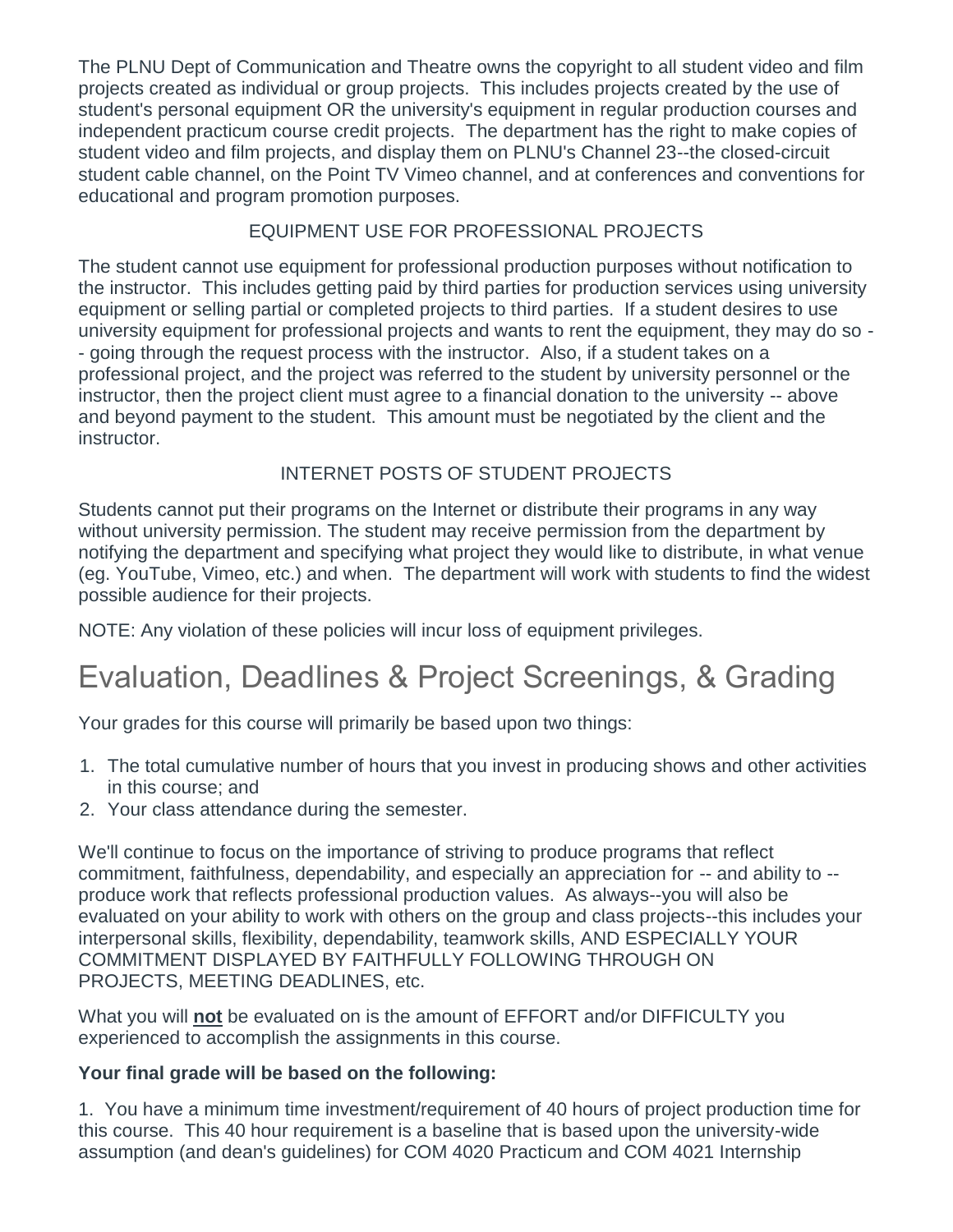courses: 40 hours (minimally) is required per credit. Consider this total hourly requirement relatively light--as other academic programs on campus, along with previous schools that I've taught at (and other Christian universities) require substantially more hours... and/or they operate as a volunteer activity where you don't get any credit.

#### **Timesheet Hours and Crew Position/Roles**

Your **earned hours** will be based on **which role you have in the different projects**.

### **One (1) Hour (per hour worked) Positions:**

Scriptwriting for interview shows (eg. *Reel Students, Acoustic Showcase*, etc.). Also, setting up sets in studio, lighting (studio or field), camera (studio or field), performance, sound (studio or field), graphics--operator (studio), teleprompter, and floor directing for any shows but those listed below..

### **One Point Five (1.5) Hours (per hour worked) Positions:**

Writer-producers for any show--you must be doing both roles, and there's only one producer for each show that can claim 1.5 hours per hour worked.

Director-TD's for *Coastline News:* you must do both

Director-TD's for *Loma Sports Tonight* basketball games: you must do both.

Directors and TD's for *Acoustic Showcase:* for TD's there must be at least three (3) effects (in each song) involving overlays or split-screen shots

Directors for short films--that includes creative directing techniques that go beyond basic techniques of traditional camera shots and angles.

Writers: news stories, documentaries, and short films

Editors for news packages (not other types of stories), documentaries, short films with creative editing techniques,

DP's (director of photography) field shooting--for short films, comedy shows, promos, and documentaries--which involves creative lighting and/or overcoming special lighting challenges in the field.

2. Your ability to be a **trustworthy, dependable, energetic**, **positive**, and **cooperative team member** in your production projects and management team activities. This means that you will be expected to diligently attend all planning and production meetings in the programs that you have signed up for and are involved in producing. It also means that your presence and participation in group projects will be characterized by preparation, readiness, and skill to accomplish the task(s) that you are assigned to do. This means that if you are assigned to run a studio camera, graphics, sound, or whatever role, that your knowledge and understanding of the equipment is current--that you have taken time in advance of production to review and practice with the equipment in order to help assure that conventional techniques are followed, and that fundamental mistakes are not made. Afterall, your team members are depending on you to do good work.

## **SPECIAL NOTE:**

Show producers are responsible to report any problems with crew members. And, this is especially important: if someone DOES NOT SHOW UP for a project OR arrives late or leaves early without permission from the producer or did not get another person in charge to cover their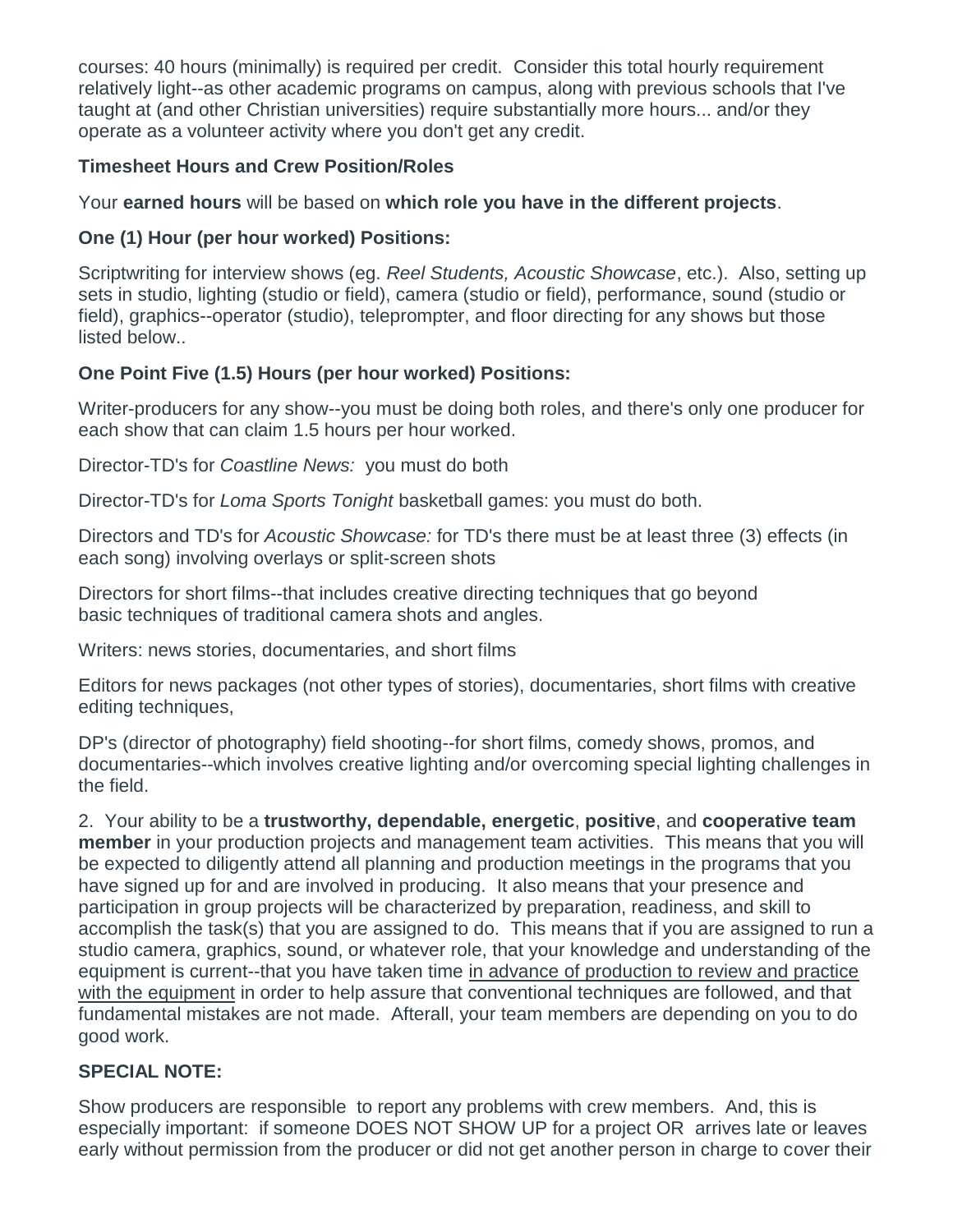job--this is a serious violation. And, upon notification to instructor, that person **WILL BE IMMEDIATELY DE-ENROLLED FROM THE COURSE**.

3. Your faithful, dependable, and active participation in class. In our in-class program screening sessions, I will be providing you (for those who request it) with an assessment of your work based on **"entry-level professional expectations."** These expectations are based on past assessments of PLNU seniors' (and other school's I've taught) film and TV portfolios submitted to professionals in film and TV. The range of assessment is based on the following:

5 = outstanding  $4 = above average$  $3 = average$  $2 =$  below average  $1 =$  poor

PLNU's graduating student portfolios are consistently given average (2.5) to outstanding scores.

#### **DEADLINES, PROGRAM "COMPLETENESS," & PROJECT SCREENINGS**

The deadlines for every show and assignment are included on the Modules-Course Schedule on Canvas. It is the job of the producer to make sure that the program is shown in class on the deadline date AND is complete. "Completeness" means that it is the complete program - including graphics (title, credits, and any other relevant information). Producers will be penalized a full grade point (in the course) for a late submission for in-class screening. Two (2) late programs submitted will incur an "F" grade for the course.

#### **ADDITIONAL EVALUATION FOR** *COASTLINE NEWS* **TALENT & CREW:**

All multimedia journalism and media com majors who are working on *Coastline New*s might have an additional evaluation made by the *Coastline News* Manager--if they want. Click [Coastline News Crew Evaluation Sheet.pdf](https://canvas.pointloma.edu/courses/45721/files/2717919/preview) to see the content and criteria for this evaluation. This will be used for formative evaluation purposes so that you can track your progress in these areas throughout the semester. All other expectations and requirements for evaluation are also applicable to *Coastline News* show production.

#### **Grading Criteria:**

Course Grade and 'Total Hours:

60+ A

50-59 B

40-49 C

30-39 D

**Class Attendance:**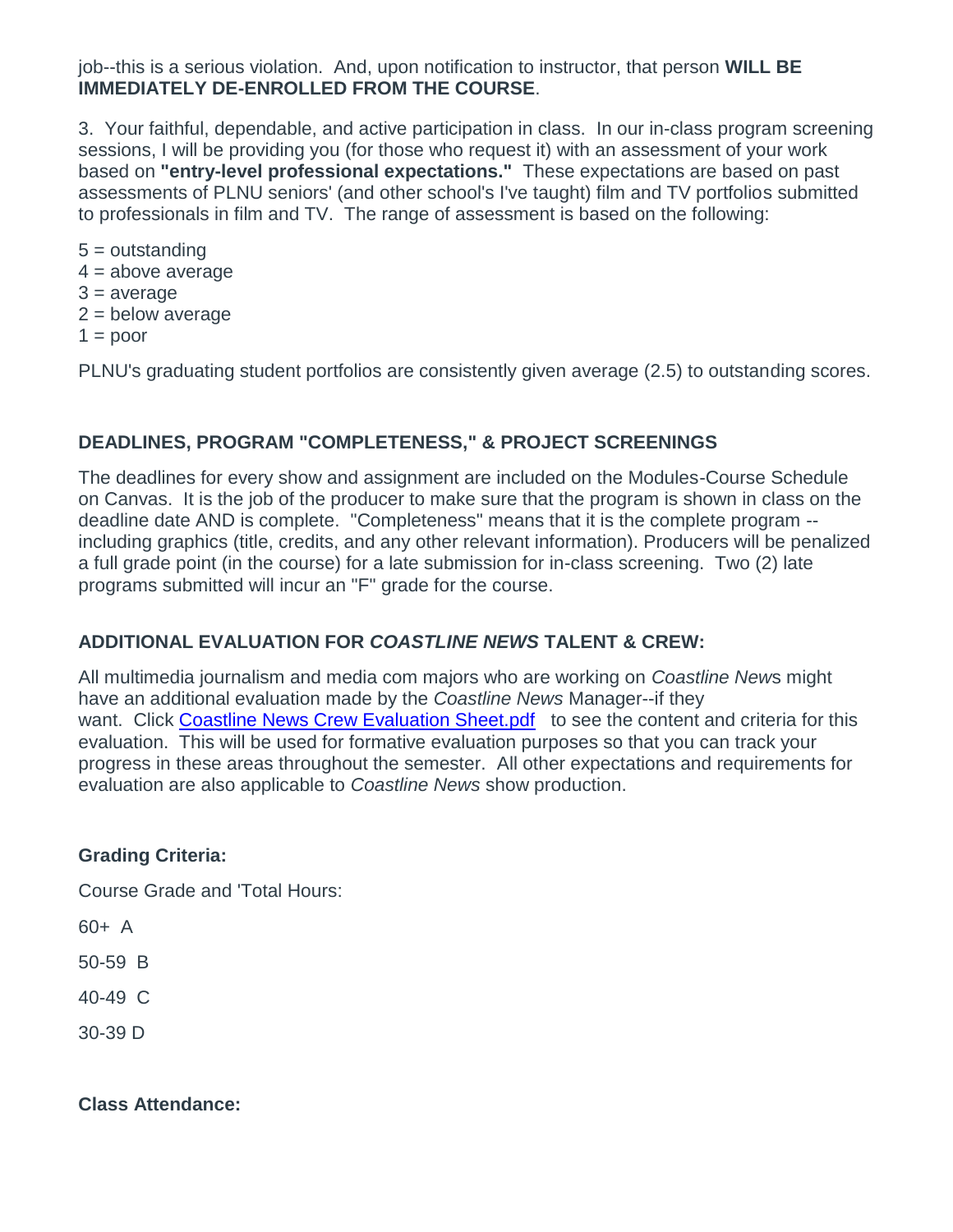Given the purpose and logic connected to this course---eg. it is created for formative evaluation purposes and can only work if students are present in the in-class screening sessions--there are penalties for absences.

Penalties for class absences:

One (1) absence will incur a .5 reduction in your course grade (giving you a B+ grade-- if you earned an A...but had one absence)

Two (2) absences will incur a full-grade point reduction

Three (3) absences--that's 20% of course attendance for the semester and grounds for being kicked out of the course

All grades are final and will not be changed.

### **REMINDER: Missing A Project Commitment**

The penalty for missing a production project shoot which you have committed to is deenrollment from the course OR if this occurs after PLNU de-enrollment deadline, you receive an F-grade for the course.

# Top 10+ Commandments of Outstanding Camerawork and Recording

Click on the attachment for some tips on how to be an outstanding camera operator/director, etc.

SPECIAL NOTE: these tips are established conventions/rules for production. However, there are times when such rules are violated (i.e. stylized camera, direction, editing, etc. throughout a particular show). If you have questions about this, see Dr. Hueth.

# **Attachments**

[Top 10+ Commandments of](https://canvas.pointloma.edu/courses/45721/files/2717926/download?wrap=1) Camera & Recording.doc

# Course Schedule

#### **COM 4025 Advanced TV Workshop FALL, 2019 Course Schedule**

Includes project due dates-screenings, project production weeks, and workshops. NOTE: production week dates are suggested—based on screening deadlines. Feel free to shoot the field production projects earlier in the semester, if possible. However, you can't overlap with another studio-production project on the schedule.

#### **WEEK 1 SEPTEMBER 10, 2019**

- Introduction to class, structure, policies, show clips
- Show sign ups on Google docs
- Still shots for the "COM 4025 Advanced TV Workshop Crew" pics for the studio hallway clap-board mural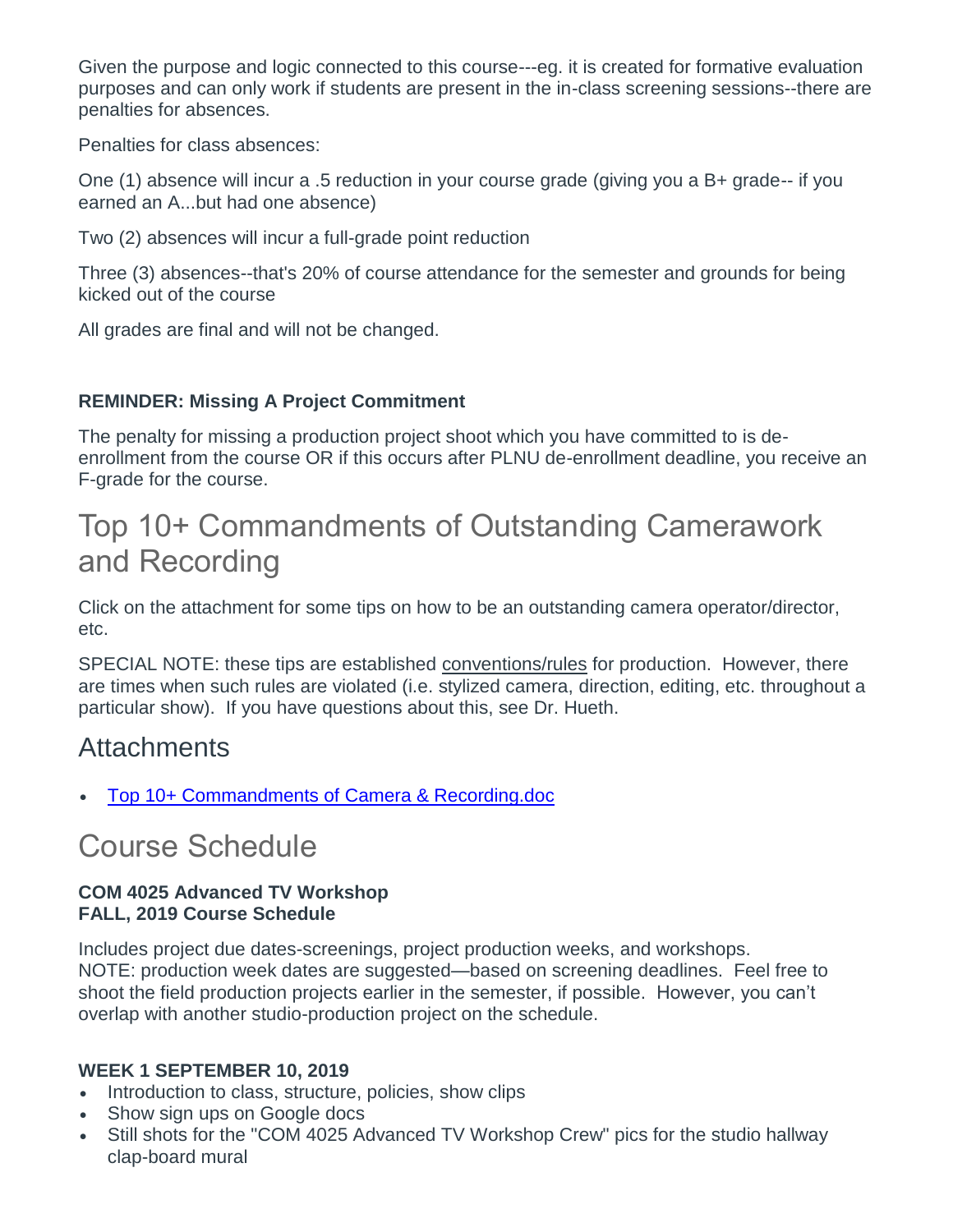#### **WEEK 2 SEPTEMBER 17, 2019**

- Guest speaker: Danny Barnts, PLNU Athletic Department (access to PLNU athletes, coaches, etc.)
- Complete show sign-ups (if needed)
- Social Media Manager Report & Presentation (status of Facebook, Instagram, Twitter, and YouTube...w/ideas for promotion)
- In-class NEW SHOW Project Pitches!...green-lit projects to be announced by/before Friday, September 20th.
- Go over COURSE SCHEDULE

## **WEEK 3 SEPTEMBER 24, 2019**

#### *Reel Students* **Set Design Plans DUE**

SCREEN: *Heynouncements 1* Workshops: TBA

**WEEK 4 OCTOBER 1, 2019 –MEET IN STUDIO**  *60 Second Challenge Film 1* **PRODUCTION WEEK** *Coastline News* workshop in studio

#### **THURSDAY, OCTOBER 3, 2019**

*Coastline News 1* and *Loma Sports Tonight* (LST) *1* PRODUCTION NIGHT

### **WEEK 5 OCTOBER 8, 2019**

*Reel Students* **Set Completed** SCREEN: *Heynouncements 2 & 3 60 Second Challenge Film 1 Coastline News 1* and *LST 1*

#### **WEEK 6 OCTOBER 15, 2019** *Reel Students PRODUCTION WEEK Point TV Promos* **PRODUCTION WEEK**

Guest: Joel McGinty (Media Com 2004 alum): DP, TV and film production with L37 (an international video production company) [https://l37.com/team/joel-mcginty, and more](https://canvas.pointloma.edu/courses/45721/files/2740962/download?wrap=1) **project[s](https://canvas.pointloma.edu/courses/45721/files/2740962/download?wrap=1)** SCREEN: *Heynouncements 4 Journeys documentary*

#### **WEEK 7 OCTOBER 22, 2019** *Spill the Beans* **PRODUCTION WEEK Social Media Manager Report & Presentation**  SCREEN: *Heynouncements 5 Reel Students 1 Point TV Promo 1*

#### **THURSDAY, OCTOBER 24, 2019** *Coastline News 2* **and** *Loma Sports Tonight* **(LST)** *2* **PRODUCTION**  SCREEN: *Heynouncements 6 Point TV Promo 2*